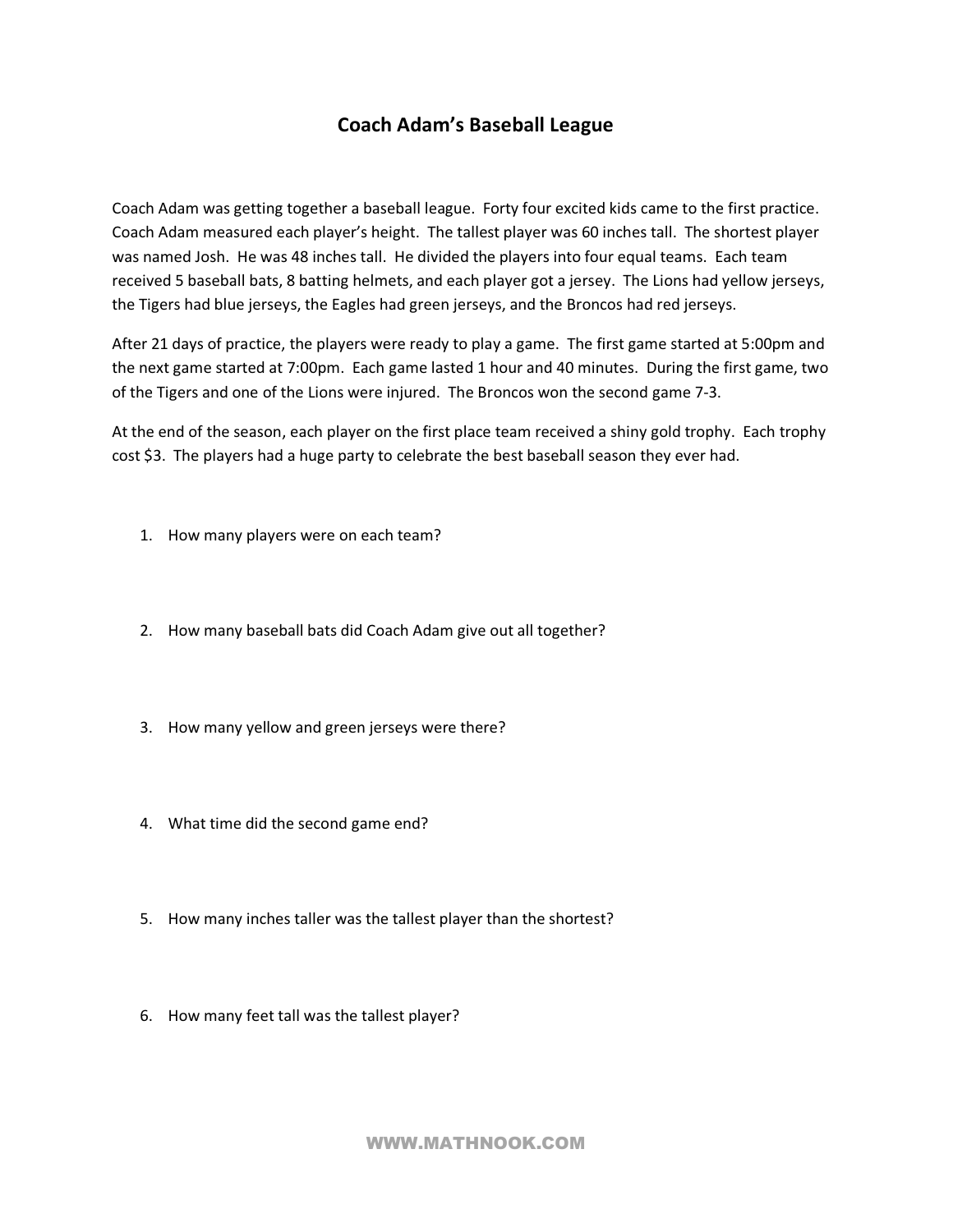- 7. How many players were not injured in the first game?
- 8. How long did the two games last all together?
- 9. How many weeks did the teams practice before their first game?
- 10. Rounded to the nearest ten, about how many kids came to the first practice?
- 11. Did the Broncos score an even or odd number of runs?
- 12. If 11 players received trophies, how much did the trophies cost all together?